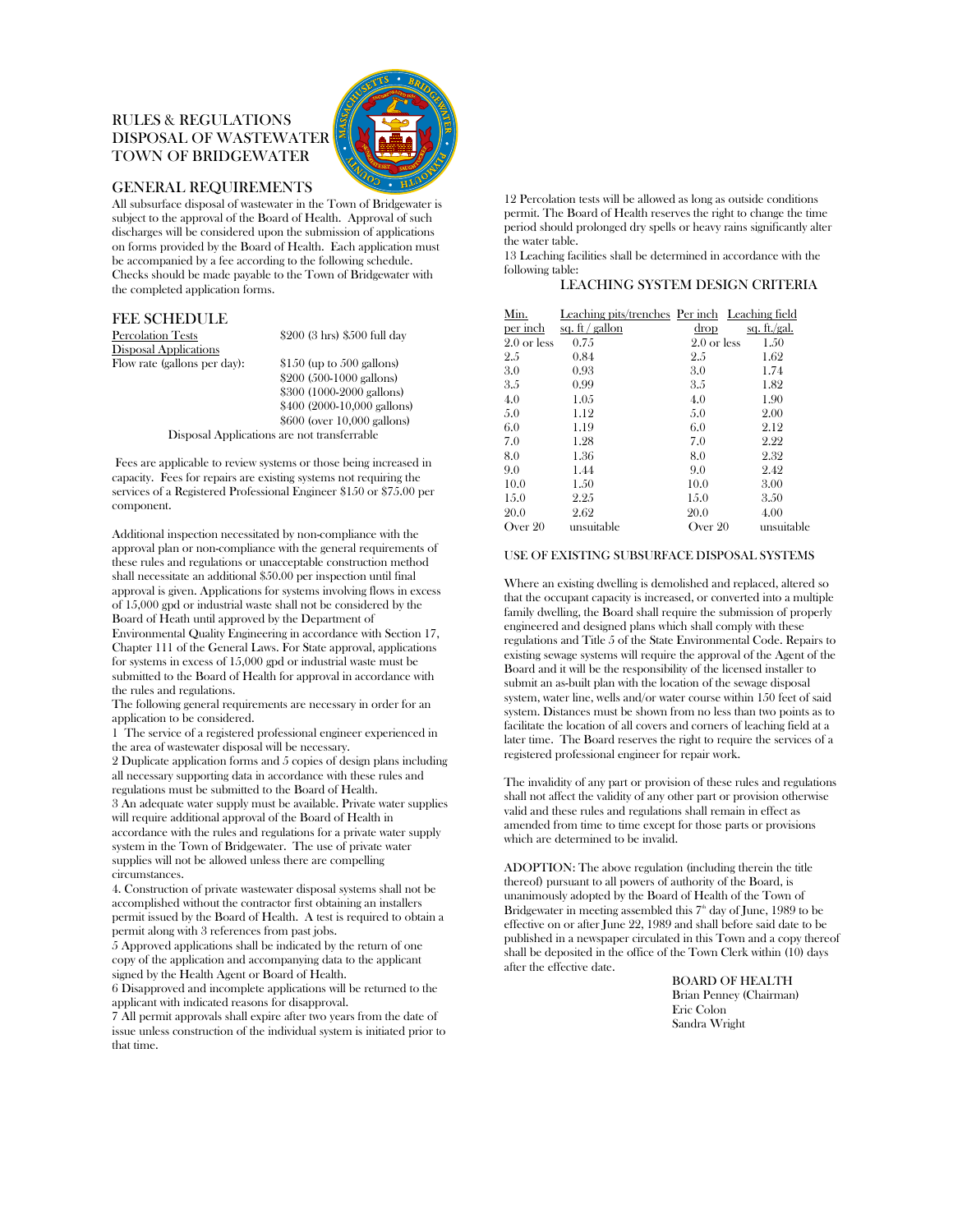8. The Board of Health shall be notified when the construction of the disposal system has been completed to the following stages in order that an inspection may be made by the Agent of the Board of Health:

a. When excavation is completed prior to the installation of any fill or stone.

b. When the pea stone around the pipes has been installed prior to final backfilling of the system. The design engineer must also be notified at this time so that he can make his inspection to prepare the as-built plan. The Board reserves the right to require a joint inspection by the Agent and design engineer.

c. The engineer shall notify the Board of Health within 24 hours of his inspection that the installation meets or does not meet the design requirements.

9. Installer's permits may be revoked by the Board of Health for failure to comply with these rules and regulations.

10. Three copies of the as-built drawings must be provided to the Board of Health within 7 working days of his final inspection.

#### DESIGN REQUIREMENTS

The following information is provided for guidance in the design of necessary facilities.

1. The minimum requirements of the State Environmental Code Title 5, as amended, shall be complied with subject to the additional requirements indicated herein.

2. Preferences for the type of leaching facility shall be in the following order:

- a. Leaching pits or galleys
- b. Leaching trenches or chambers
- c. Leaching fields

3. When pits, galleys, or trenches are used for the primary sewerage system, a minimum of two separate units will be required. 4. Detailed cross-sectional drawings and hydraulic profiles of the building sewer, distribution box, septic tank and subsurface leaching system shall be furnished with appropriate dimensions indicated. 5. No subsurface disposal system shall be allowed to be constructed within 150 feet of any private groundwater supply or know source of surface water supply or tributary body of water leading to a water supply.

6. No subsurface disposal system for single or two family dwellings shall be constructed within 75-feet of any wetlands or previously filled wetlands or vegetated wetland area. No subsurface disposal system for commercial, industrial or multiple dwellings containing more than two units shall be constructed within 100-feet of any wetland or previously filled wetland or vegetated wetland area. Detention or retention ponds shall be considered wetlands. 7. All covers on septic tanks and leaching pits shall be 18 to 24 inches in diameter. Access covers shall be easily removable for pumping and general maintenance. All covers shall be no more than 12-inches below finish grade.

8. A layout plan of each lot at a scale not less than 1-inch equals 20 feet shall be provided. This plan shall, as a minimum contain the following items: location of house and garage, layout of subsurface disposal system, location of water line, driveway, foundation drain or drains where needed; pertinent elevations, elevation of road, cellar floor, top of foundation, garage floor, hydraulic profile of subsurface system from house foundation to the bottom of the subsurface leaching system, grade elevations present and proposed at 1-foot contour intervals. Logs or test pits in disposal and reserve area and percolation test results must also be shown.

9. A suitable area must be designated as being reserved for expansion of the disposal system as may be necessary in the future. A 100% expansion of the leaching system must be provided. 10. There shall be a minimum of 12-inches of stone under all leaching systems. Leaching trenches must have a minimum depth of 24-inches of stone under piping. Maximum width of trenches shall be 4-feet. When the area between the trenches is to be designated as the reserve, the distance between the trench walls must be three times the effective width of the trenches. 11. Site grading for each subsurface disposal system shall be

indicated in a manner which will provide for proper drainage away

from the proposed dwelling and from the subsurface leaching system. Such grading shall be compatible with existing and proposed street grades. Grading shall be designed to prevent adverse subsurface drainage conditions from developing on adjoining property. Where necessary easements must be indicated and provided.

12. A semi-permanent bench mark must be established on all lots and maintained until after the final inspection by the Town of Bridgewater and the design engineer. The bench elevation shall be based upon the USGS Datum, if so requested by the Board. 13. All plans must be legibly stamped and signed by the registered professional engineer responsible for the design.

14. Each residential dwelling unit shall have its own separate sewage disposal system and all sewage systems must be located on the same lot as the building they are serving.

15. Where a high groundwater exists, filling may be allowed to raise the base of the leaching system if the existing groundwater is at least 2 feet below original ground level in the primary and reserve area. 16. All subsurface disposal systems shall be constructed 4-feet above the maximum groundwater table.

17. A minimum of 1000 sq. feet for leaching fields and 600 sq. feet for leaching chambers counting bottom area only will be required. A minimum of 600 sq. feet counting bottom and side area will be required for leaching pit, leaching trench or leaching galley construction. Ends of leaching trenches shall not be used for computing required leaching area. For purposes of design, a leaching chamber shall be any precast leaching medium that has less than 2-feet of casting below the piping entrance. A leaching galley shall be any precast leaching medium that has more than 2-feet of casting below the piping entrance.

18. Minimum sizes also apply to all commercial establishments. 19. All piping shall be a minimum of 4-inches in diameter. Piping to septic tank shall have a minimum pitch of ¼-inch per foot. All piping to septic tanks, distribution boxes and pump chambers shall consist of cast iron or schedule 40 PVC. All other piping must be approved by the Board.

20. The ends of all distribution lines shall be capped unless a header is used to vent system.

21. Leaching systems installed under paved areas and all pumped systems shall be vented. All covers under paved areas will have manholes installed on grade.

22. As-built drawings stamped and signed by the design engineer must show location of all piping. Ties from at least two points shall be provided to located all covers, ends of leaching trenches and far corners of leaching field. All invert and foundation elevations must be shown along with location of any wells or water supplies on the lot or adjacent lots.

23. On systems over 2,000 G.P.D. the Board may require the installation of observation wells for sampling and monitoring purposes. The number of wells required and the extent and frequency of monitoring will be determined by the Board. 24. The use of concrete walls or impervious barriers because the slope requirements of Title 5 Section 15.03 cannot be met shall not be allowed.

### SITE APPROVAL

Prior site approval must be obtained for all normal installations by performing percolation tests and test pit excavations in the presence of the design engineer and the Agent for the Board of health. Perc tests will be valid for 2 years. Waivers may be granted at the time the disposal application is submitted at the written request of the applicant. Perc tests dated over 5 years will not be considered for waivers. The following shall be required as a minimum:

a. All percolation tests shall be made at the proposed elevation of the bottom of the disposal system.

b.Percolation tests may be required for proposed expansion in areas in addition to the testing required for the initial construction area.